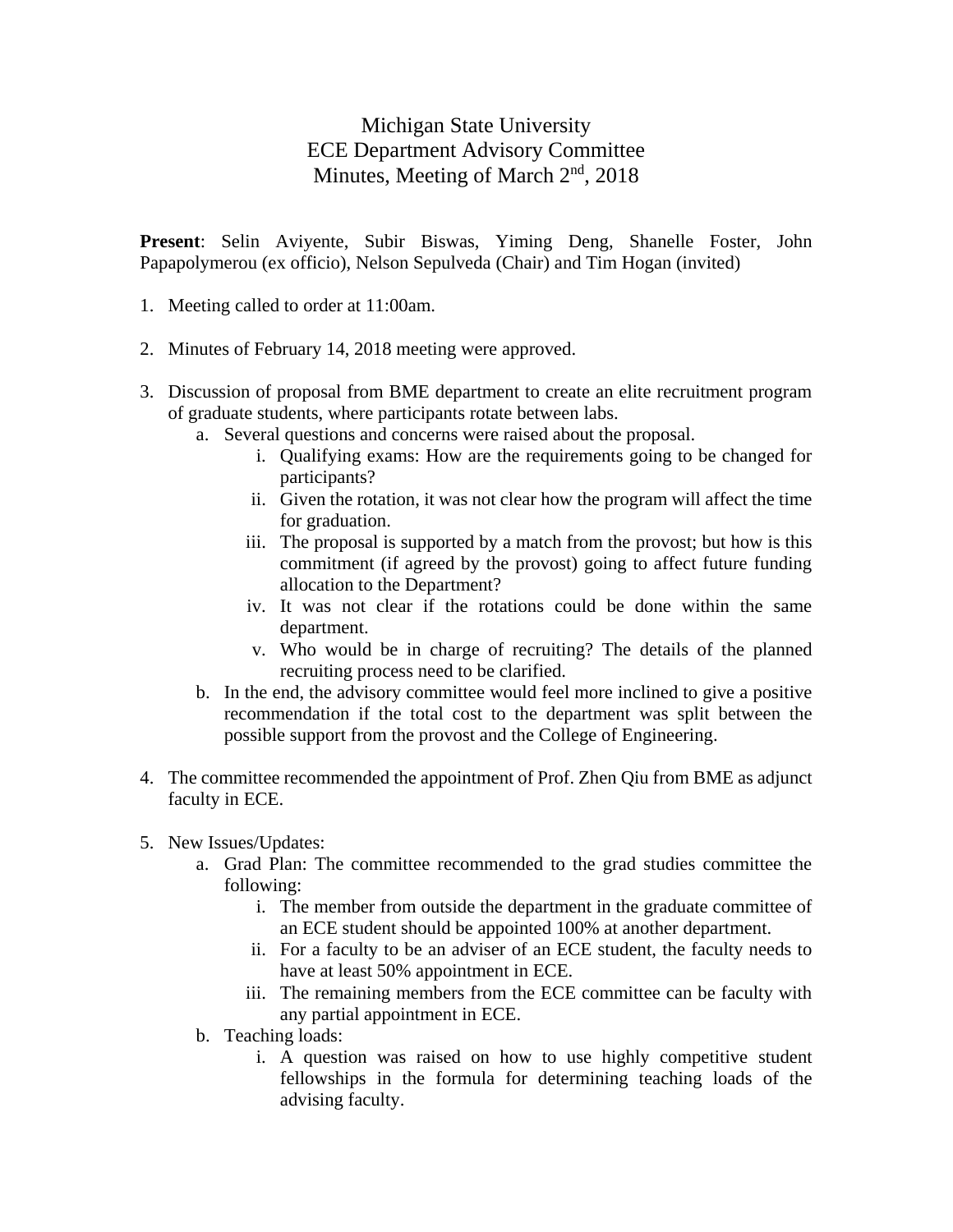- ii. It was agreed to consult the faculty on this question, by preparing an online survey.
- 6. The meeting was adjourned at 12:03 pm.

Submitted by,

Nelson Sepulveda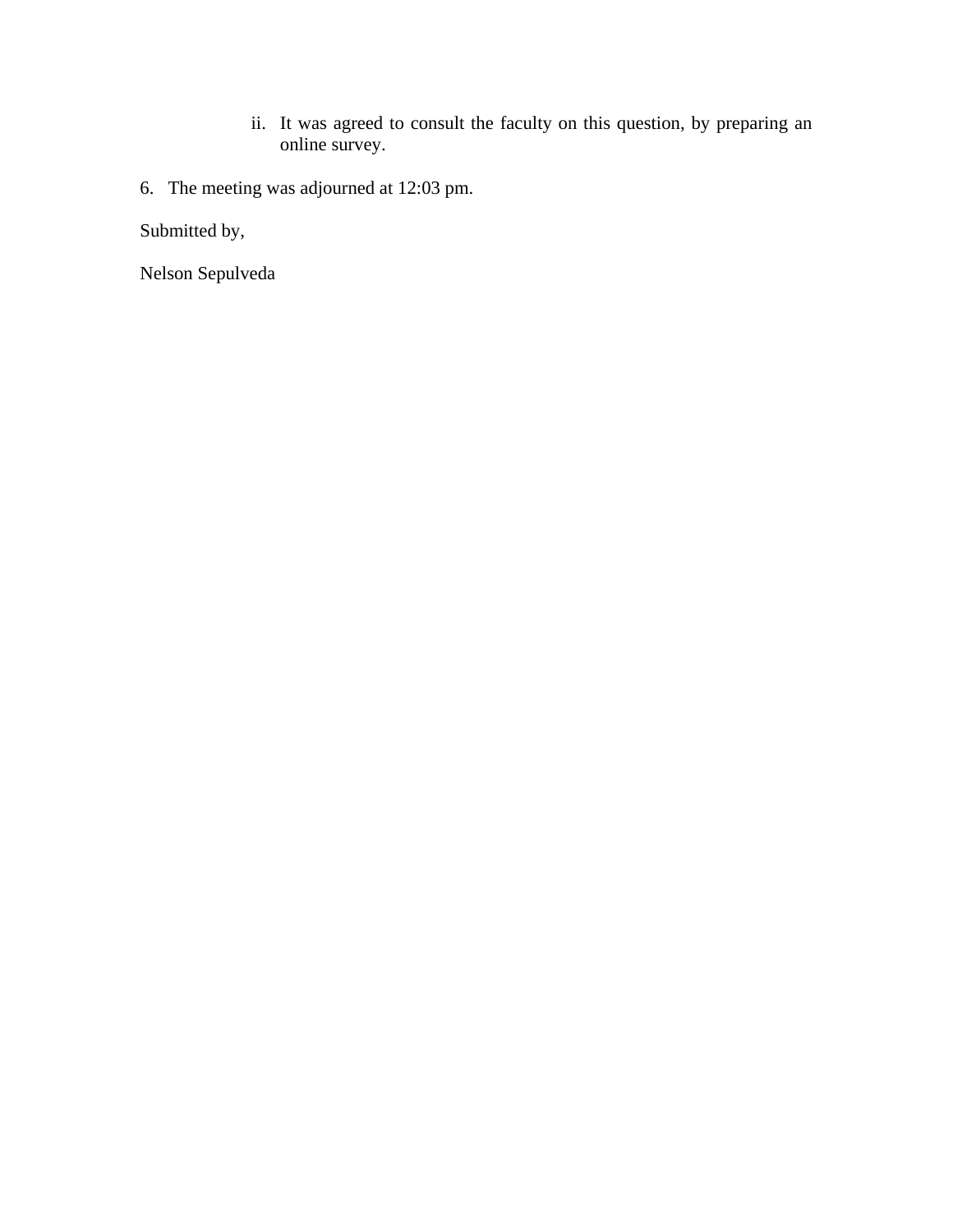## Michigan State University ECE Department Advisory Committee Minutes, Meeting of February 14, 2018

**Present**: Selin Aviyente, Yiming Deng, Shanelle Foster, John Papapolymerou (ex officio) and Nelson Sepulveda (Chair) **Absent/Excused:** Subir Biswas

- 1. Meeting called to order at 3:03pm.
- 2. Minutes of September 18, 2017 meeting were approved.
- 3. Updates from ECE Chair J. Papapolymerou
	- a. Department Budget
		- i. Prior budgetary commitments to the faculty are resolved.
		- ii. Expect to see revenue from Midland program in August  $\sim$  typically a 1 year delay
		- iii. Internal audit complete
		- iv. Need to develop plan to counter any future efficiency budget reductions
		- v. Secured two planned gifts (Professorship/Graduate Fellowship)
	- b. Grader Policy lowered the number of students/section to 60
	- c. Faculty Search: Autonomous and Connected Systems (Joint CSE, CMSE, ECE)
		- i. Search Committee narrowed to 11 candidates; there were 70-80 applicants
		- ii. There are 3 available faculty positions
		- iii. Expect on-campus interviews to begin late February early March, with 3 visits per week.
		- iv. Expect on-campus interview to be complete by end of March.
		- v. ECE will arrange 4 candidate interviews; however, ECE will participate in all of the interviews.
	- d. ECE plans to maximize space efficiency are moving along (GRA area, faculty offices and lab space)
	- e. May be able to post position for an additional ECE Technician in the summer.
	- f. Online Master Degree Program
		- i. Discussed All Campus Pro Forma, including All Campus fee, Provost overhead and college overhead
		- ii. Meeting with Provost week of February 19<sup>th</sup>
		- iii. Committee Recommendation: Move forward
- 4. The meeting was adjourned at 3:45 pm.

Submitted by,

Shanelle Foster